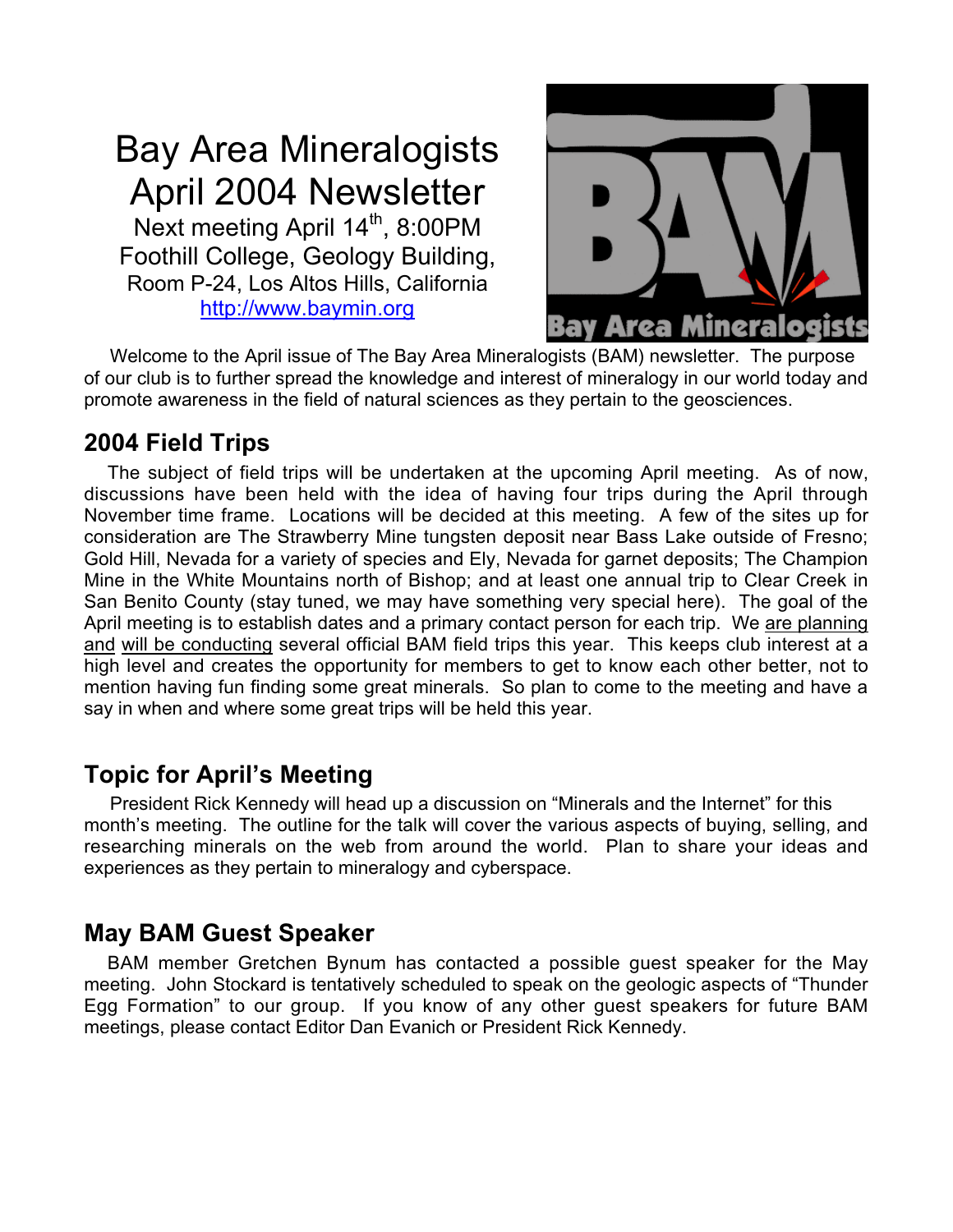# **APRIL BAM NEWSLETTER PAGE 2**

## **Mineral find of the Month**

 The mineral find of the month is from Dan Evanich showing a specimen of schist matrix with strontiojoaquinite crystal sprays along with isolated bipyramidal crystals from San Benito County, California. It has literally dozens of yellow crystal sprays and single crystals as well. This specimen shows great coverage for a very rare mineral.



### **BAM Contact Information**

Editor: Dan Evanich Phone 408-362-0892 Email djevan@aol.com BAM site: http://www.baymin.org President: Rick Kennedy mailto:riken@flash.net Treasurer: John Magnasco mailto:john.magnasco@intusurg.com

Meetings are held the second Wednesday of each month at Foothill College, Room P-24, Geology Building, Los Altos Hills, California. 8-10pm. Take highway 280 North from San Jose toward San Francisco to the El Monte exit and head west.

**And now, for your reading pleasure…….**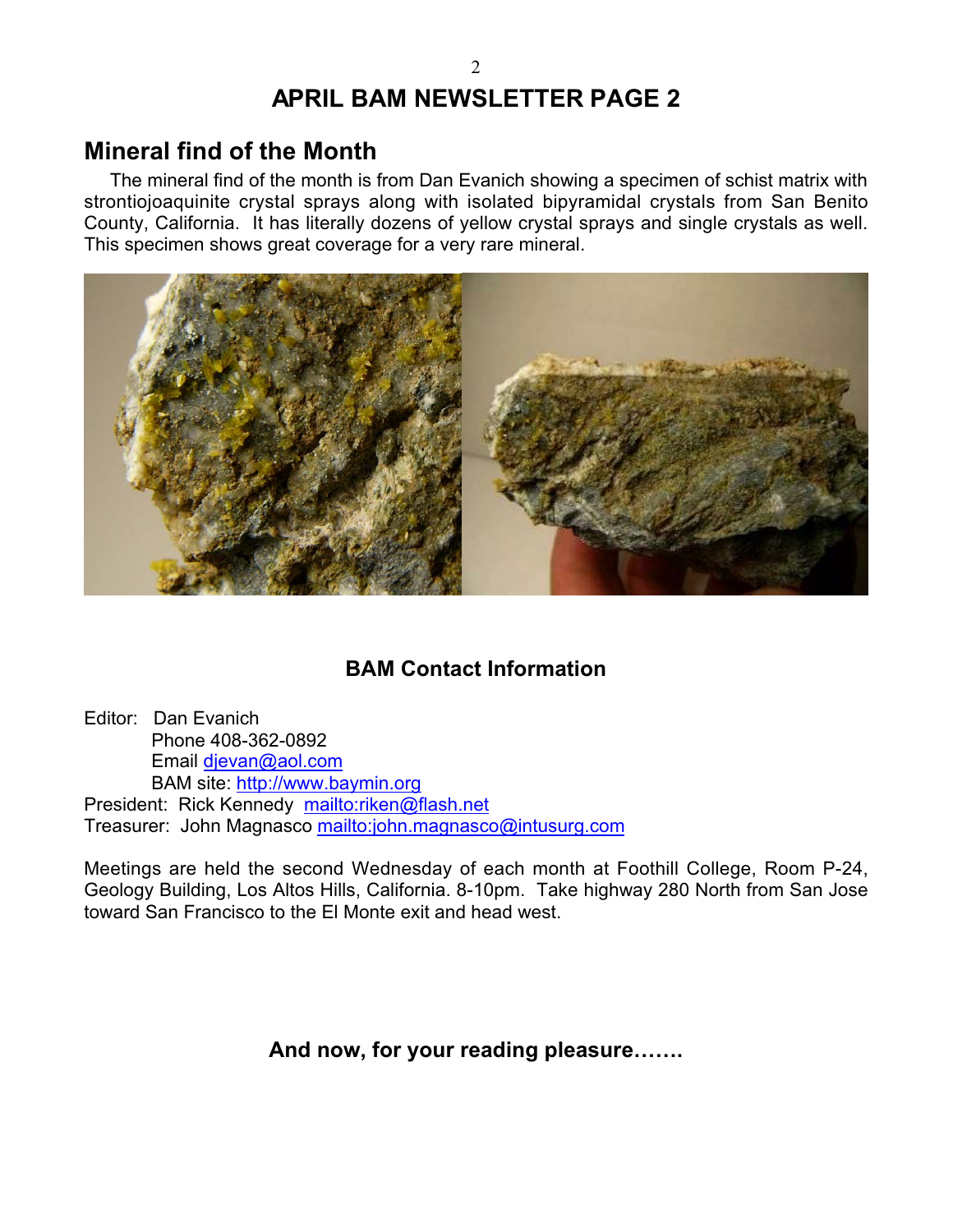### **Field Trip Notes and Images from Bill Spence on The Greenhorn Summit Area near Lake Isabella**

The Greenhorn Summit area is part of the Sierras, lying astride highway 155 east of Bakersfield, about 10 miles west of Lake Isabella. It has been the subject of trip reports in old editions of Gems & Minerals which focused on scheelite, garnet, epidote and smoky quartz on nearby Black Mountain. In 2003 the inspiration for a trip to the Greenhorns was a photo of a scheelite specimen from the Black Morel claim which resides in the LA County Museum, featured in Tony Kampf's article "The Minerals of California" (Rocks & Minerals, Nov-Dec 1994). In addition I had been interested in the antimony nodules being sold by Sharon and Gene Cisneros which came from the Erskine Creek area southwest of Lake Isabella.

I began research of the area using CDMG's County Report #1 (1962), Mines and Mineral Resources of Kern County, which provided useful summaries of the specimen potential of several mines in the area, but the Black Morel was not listed. A search of the BLM's mining claims data base did, however, yield the location of the Black Morel, which I determined to be the same as the High Power claim described in Report #1.

The BLM database also indicated that the nearby Big Sugar claim had once belonged to Ed Swoboda and Roland Reed, big time collectors normally associated with pegmatites rather than homely scheelites. I obtained Roland's e-mail address from Cal Graeber and ended up talking with him on the phone. The story was that in the 1950s some other San Diegans had taken some "world class" scheelite-on-quartz-crystal specimens from the Big Sugar, and in the early 90's he and Ed had staked a claim to try to track them down without much success. Roland was gracious enough to send me hand drawn maps that would later prove invaluable in locating the Big Sugar.

Armed with my research and topo maps I went to the Greenhorn Summit in June 2003 with my friend Patrick Doe and Riverside geologist Jim Puckett. Originally intending to camp at the Greenhorn County Park at the summit, we determined it was a bit too dusty (the summer winds were blowing through on the day we arrived), and it cost \$10! We relocated to the USFS Cedar Creek campground about 4 miles west of the summit which turned out to be much more scenic at no cost.

On day 1 armed with recently acquired metal detectors, we drove from Kernvale at the south end of Lake Isabella up Erskine Creek to find the Tom Moore Mine, the source of the antimony nodules. Erskine Creek Road is a good dirt road serving two ranches out in the boonies. Our first lesson was that the forest service (I assume) is actively trying to restore the landscape and is removing old access roads in many places. The road crossing Erskine Creek and leading to the former Tom Moore Mine is one of those. Without realizing it, we actually stopped and had lunch where the access road had previously joined Erskine Creek Road. Ultimately we drove to the end of Erskine Creek Road where we encountered a locked gate at the Liebel Ranch (a beautiful setting). We parked and crossed the creek on foot and headed up the slopes of Laura Peak, a smallish mountain. Being more physically fit than I, Patrick and Jim followed an old trail up and around the peak. I insisted the Tom Moore wasn't up that high and stayed at a lower elevation. Indeed the "mine" was where I thought. It consisted of a series of trenches running laterally across the lower southwestern slope of the mountain. I found a few samples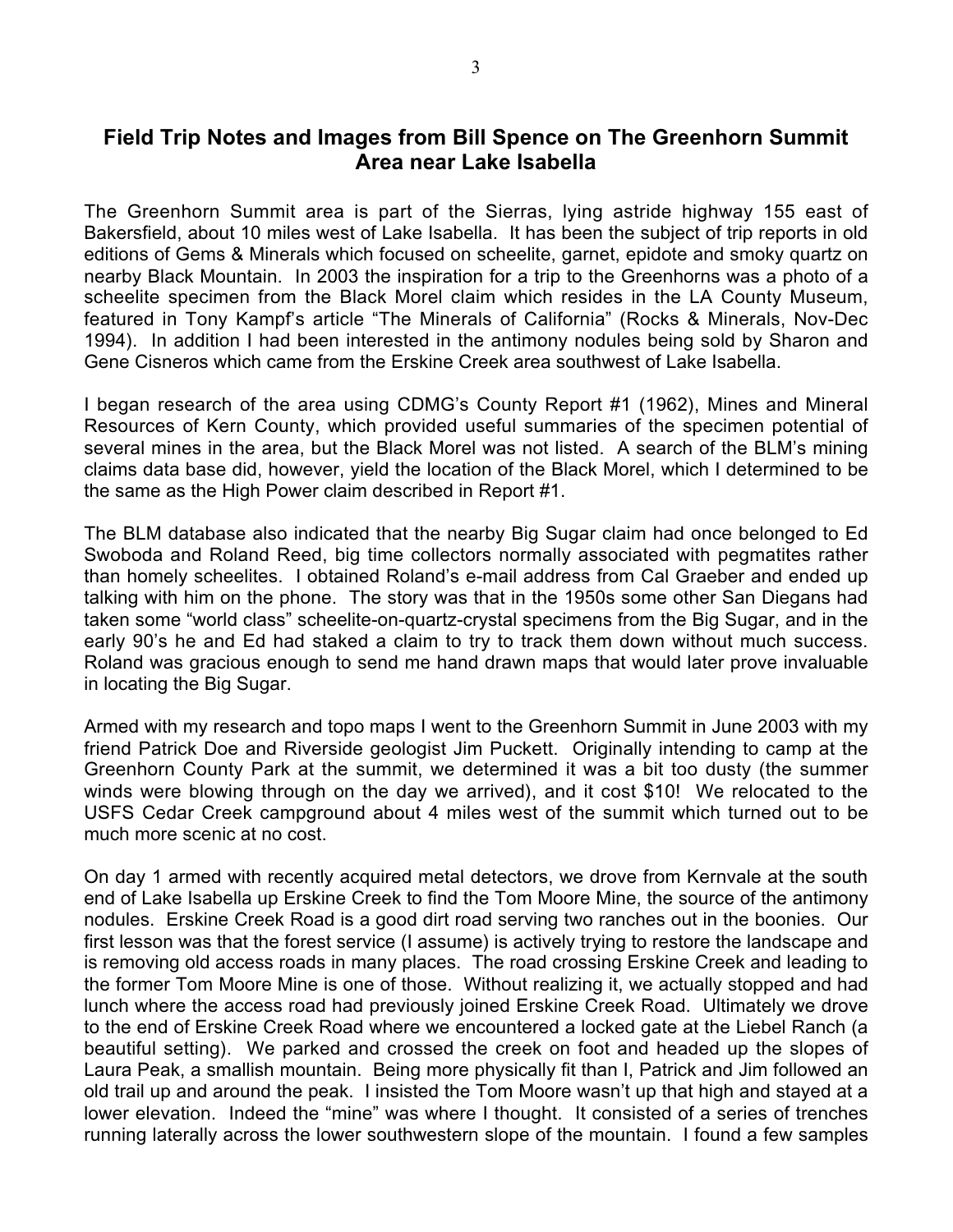of what I assume are massive stibnite but not antimony nodules. The metal detectors were useless, probably because we were inexperienced with them. John Magnasco later pointed out that antimony is a semi-metal, and that may also have something to do with it. Interestingly although the mountainside is mostly barren of anything but scrub, the hillside to the west of the one where the Tom Moore is located has an uneven row of trees which appear to follow a continuation of the line along which the Tom Moore trenches were dug, suggesting to me that the trees may follow a line of mineralization. Having run out of drinking water, we gave up the Tom Moore for a later time. (The Tom Moore Mine was once patented, but its current ownership status is unknown.)

On day 2 we went looking for the Big Sugar. The topos indicated it to be a couple miles north of the summit adjacent to a forest service road which, as it turns out, is a favorite with dirt bikers. When we reached the headframe of the Black Sambo claim, we realized we'd gone too far. At that time Roland's hand drawn maps became invaluable. Again the forest service had obliterated the junction of the primary road and the Big Sugar access road, and much of the latter has begun to reforest itself with manzanita, pine and other shrubs. We predicted from Roland's map where the old access road should be and climbed until we found it. While Patrick and Jim followed the old trail up and around the peak, I again stayed where the topo map indicated the Big Sugar should be and found an open cut of about 30-50 feet (with the claim marker). The rocks were primarily typical skarn materials, but the deposit is notable for massive white vein quartz enclosing crystals of epidote. (These materials were scattered around the site. County Report #1 had noted the Big Sugar as the source of "unusually large and well terminated epidote crystals".) The claim appears to have a heavy overburden of soil; dynamite and a lot of earth moving would probably be required to explore the deposit further. I brought back one well-formed epidote of about 2" on quartz. Other than that, we decided to move on.

On our way to dinner in Kernville we tried to locate the road to the Huckaby aka Black Mountain King Mine with no luck. The Huckaby is the mine most frequently described in the old rockhound mags and has presumably been visited by hundreds or thousands of crystal seekers.

On day 3 we decided to find the Black Morel by following the high tension lines from the summit to the approximate elevation of the mine and then hiking north about 100 yards. Patrick and I were able to do this as planned. Jim continued down the hill another emile and we didn't see him again for another couple of hours. The Black Morel is mostly an open cut with a single tunnel that has been bulldozed shut. Much of it is overgrown. We found several silver 357 casings there and assumed the Lone Ranger must frequent the area. While exploring, I noted that a very serviceable dirt road came up to within 50 yards of the face we had discovered. I hiked this road and found myself on highway 155. This road was not indicated on any of the maps we had. Over my protests, but to my relief, Patrick hiked up the hill to the Jeep and brought it back to the claim (along with Jim who was by then hiking on the highway). For anyone wishing to visit the Black Morel, this road provides easy access.

As with most or all of the Greenhorn scheelite prospects, the typical assemblage at the Black Morel is garnet/epidote/quartz adjacent to a limestone pendant. We scoured the dump and then located a couple of cavities filled with decomposed rock which could be removed by simple digging. The larger of these was about 18" diameter by 24" deep. The fill material (coarse dirt, really) from these cavities appeared to be mostly garnet, judging by its color. At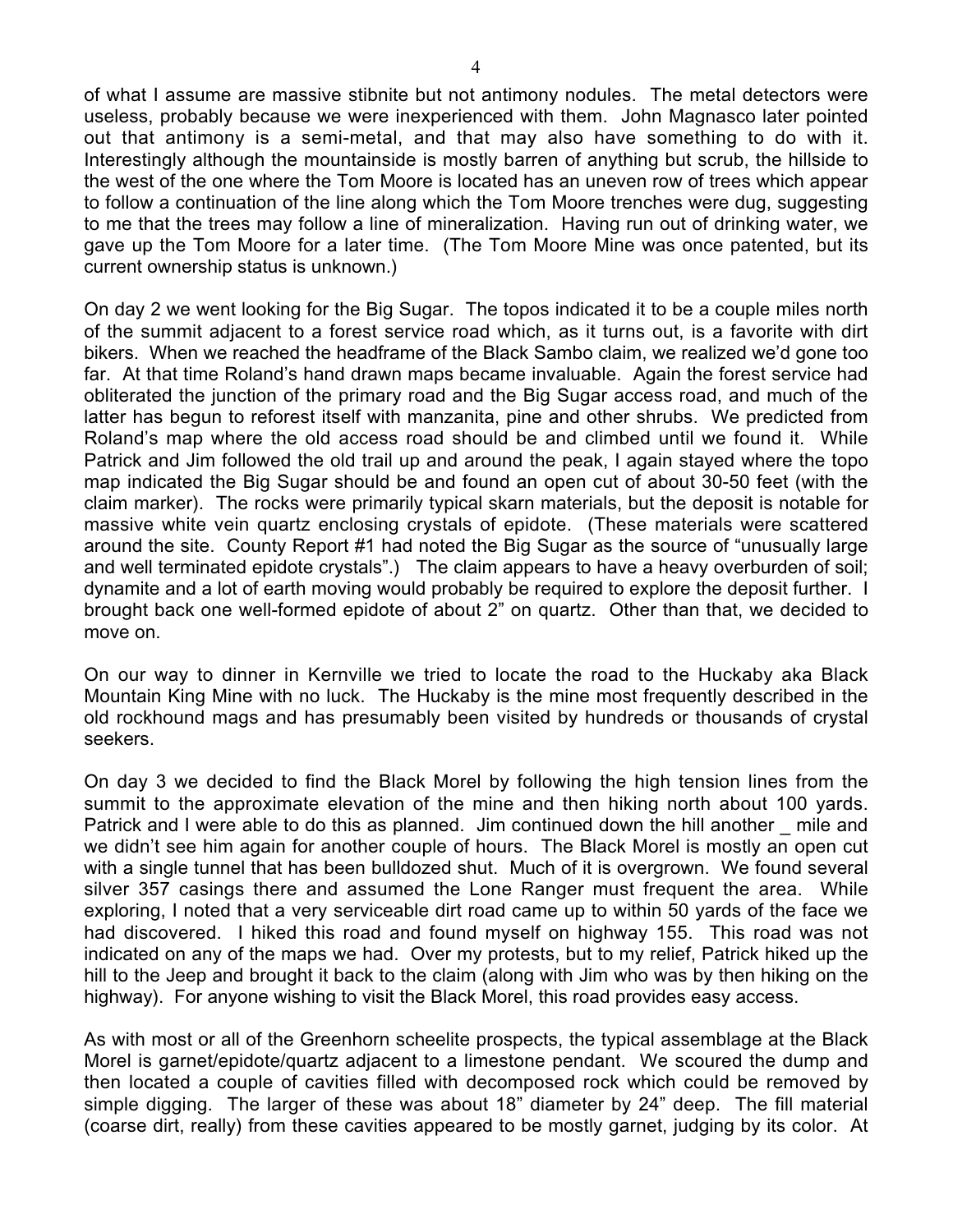the top of the pocket there was what appeared to be a hard, tan-colored, bladed stalactitic material (massive garnet in a state of dissolution, I theorize). At the bottom there were a few crude, misshapen quartz crystals sometimes associated with epidote or (in Jim's judgment) clinozoisite and a carpet of a green, felted material that I took to be actinolite. Not finding any of the obvious 1" scheelites we had hoped for, I removed a couple of the quartzes and put a sampling of the pocket contents into a bucket for transport home. (The folks at the Cryo-Genie had taught me to save the contents of a pocket, cuz you never know what's there.) Under UV light at home I discovered that the pocket dirt contained substantial quantities of minute bluefluorescent disseminated scheelite, and indeed there were small scheelite crystals residing IN the actinolite from the bottom of the pocket, which I later found could be exposed by judicious use of a water gun to blast away the actinolite. Unfortunately most of these crystals are of irregular shapes and internally fractured. Unless sealed with cyanoacrylate before water blasting, they tend to disintegrate. The largest scheelite crystal found is about 1/2". A couple of thumbnails in the range of 1/4"-5/16" show typical scheelite form. Most are barely 1/8" in any dimension. Another notable crystal at the Black Morel was clinozoisite (?) in assemblages of blades up to 4". Unfortunately these were extremely fragile and could not be removed from the host rock without completely crumbling them.

#### We returned home the following day.

Fearing that we might have left valuable material behind, I returned to the Black Morel a month later with my wife, Lynnet. We gathered the rest of the Black Morel pocket contents for transport home, but it appears that most of the scheelite had been gathered up on the first trip. A thunderstorm helped to cool things off in the late afternoon, and it forced us to drive to a higher elevation to gather firewood for our shishkakob. On our second day we looked for the Huckaby and did indeed find the access road which I suspect is primarily used for accessing the high tension pylon on the hill. Not knowing that the road would be drivable with adequate turnaround room at the top, we hiked up in 107 degree heat. We found a small dump area and a blocked adit. The material on the dump was completely unremarkable. The heat on the previous trip had been uncomfortable, but on this hike I truly appreciated the wisdom of Fen's advice to "collect in the shade". (The access road is actually easy to spot if you're coming west from Lake Isabella on highway 155. A yellow 25mph sign is posted at the junction of the two roads, about 3 miles before the summit. Heading east from the summit, you'd have to be looking over your left shoulder to see it.)

#### General Observations:

There are many old scheelite prospects in the Greenhorn Summit area, none of which is currently under claim. Documentation of these claims in the above resources is quite thorough. Prospects for finding epidote, crude garnets and modest scheelites are good. Finding claim locations is hindered by the government's active effort to restore most of these claims to their natural state. Forest service employees we met seemed to be primarily concerned with fire prevention and didn't seem to know anything about the mines. Despite the conifers, this area has desert heat in the summer, so spring or fall collecting is best. Highway 155 between the Greenhorn Summit and Lake Isabella is extremely steep; use low gear and don't try it with wimpy brakes. The County Park offers camping in a dusty setting with plumbing. The forest service campground is prettier and free. Both campgrounds operate on a first-come-first-served basis, but we were told that the County park is never booked full. The residential community of Alta Sierra is located at the summit, but there are no indoor overnight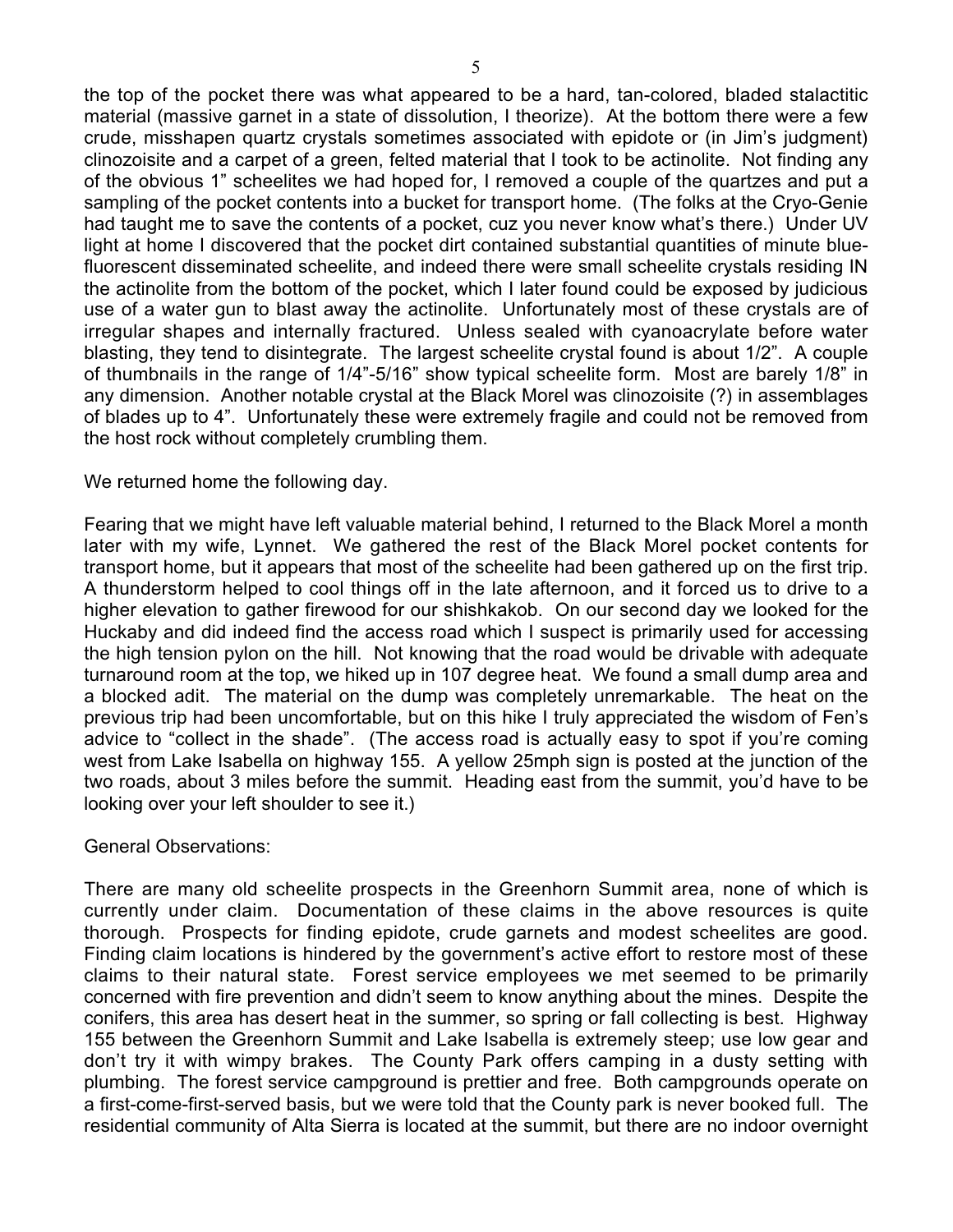accommodations and only one restaurant which does not keep regular hours. There is a Forest Service station at the summit. There are no stores or gas stations within 10 miles of the summit.

**Photo Captions:**



**Campsite at Cedar Creek**



**End of Erskine Creek Road and Liebel Ranch.**

**View NE toward Laura Peak. Approximate location of Tom Moore Mine indicated.**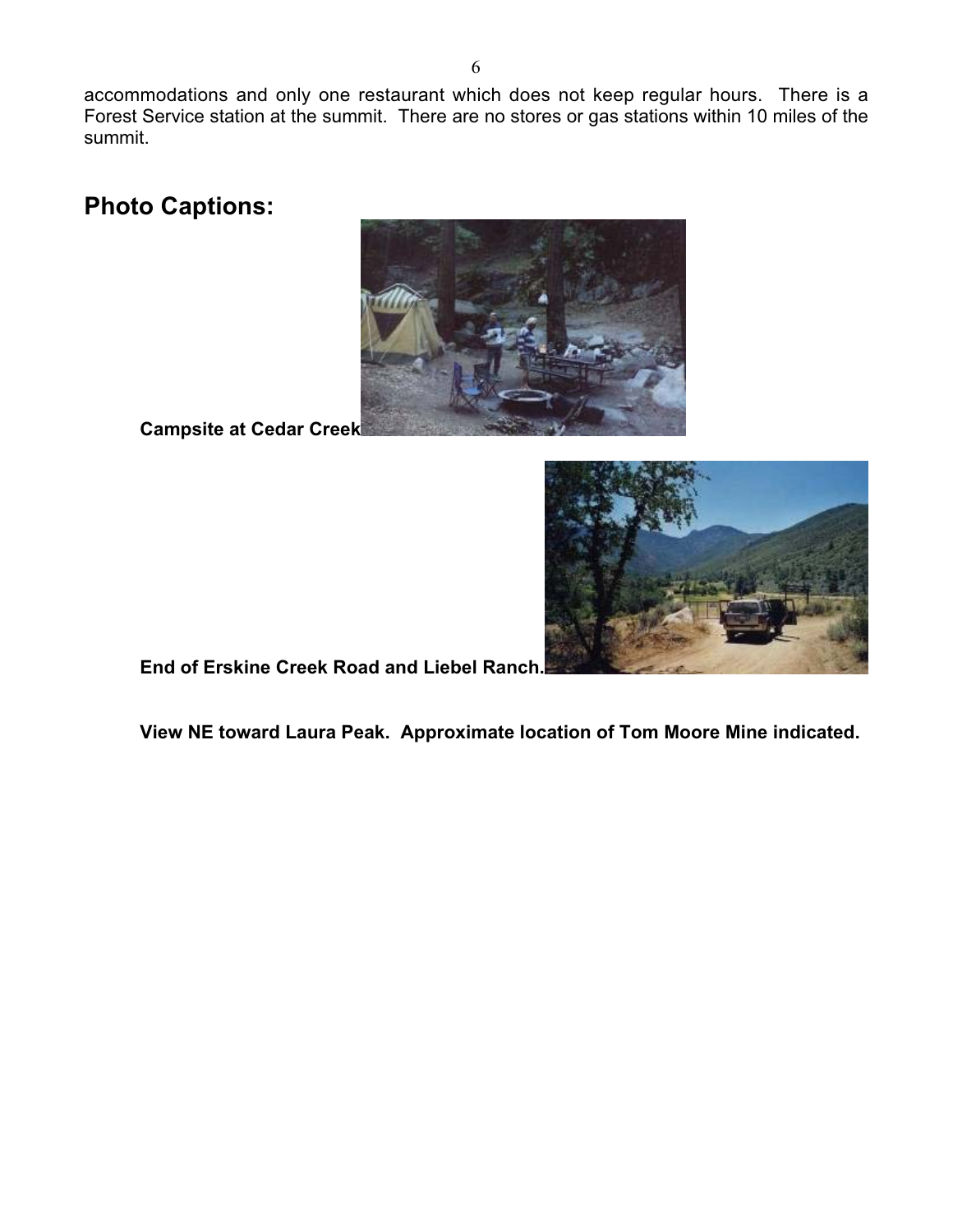**Patrick & Jim in the middle of the road to Big Sugar. We didn't know it at the time, but the claim was in the trees directly behind them.**



**Patrick next to our scheelite hole at the Black Morel.**



**Wider view of the primary opencut at the Black Morel. Our hole is at the middle right of the photo. The light spot in the trees at the upper center indicates the**



**cleared power line corridor to the south.**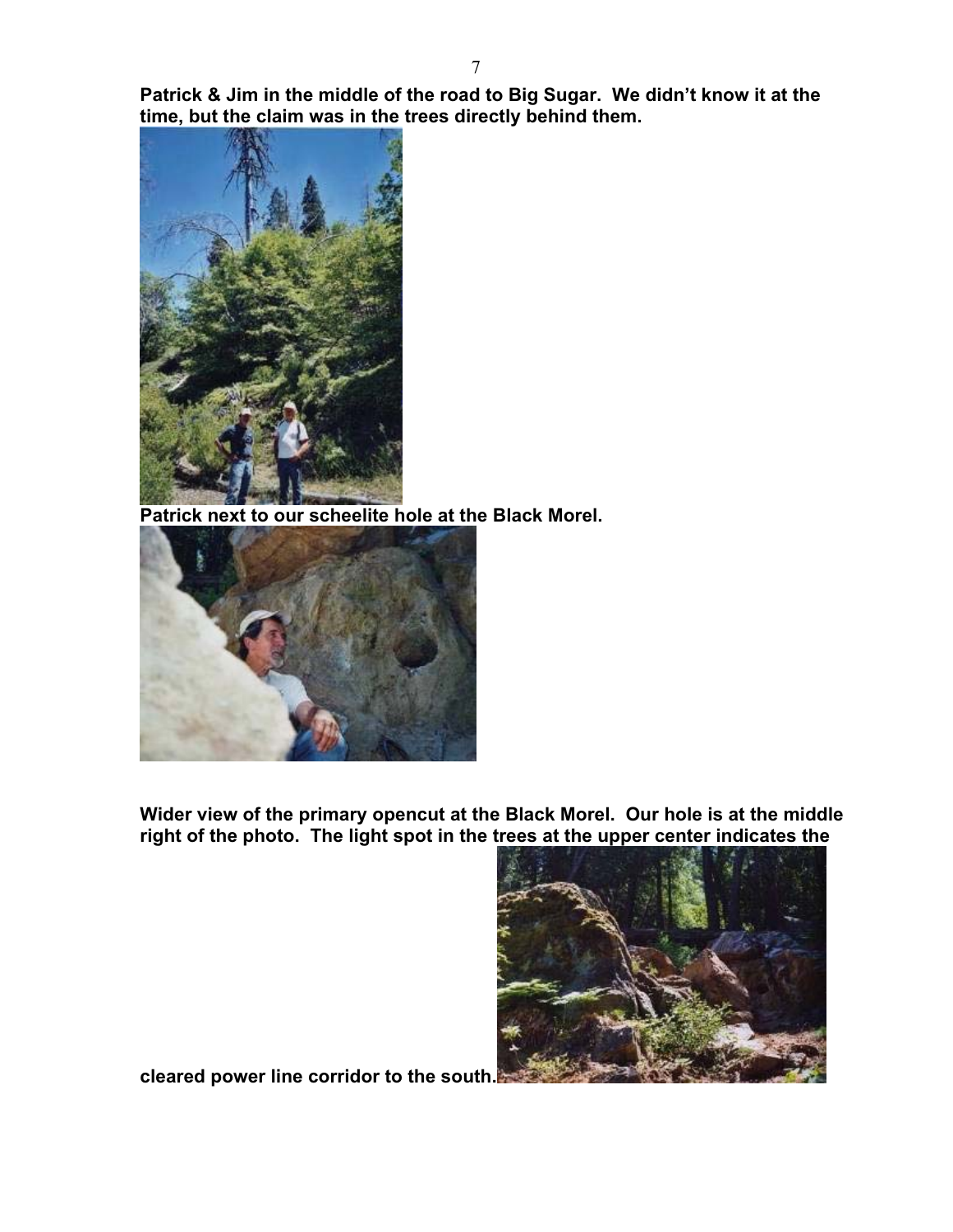**Junction of 155 and Huckaby Mine access road.**



**View NE toward Laura Peak. Approximate location of Tom Moore Mine indicated.**

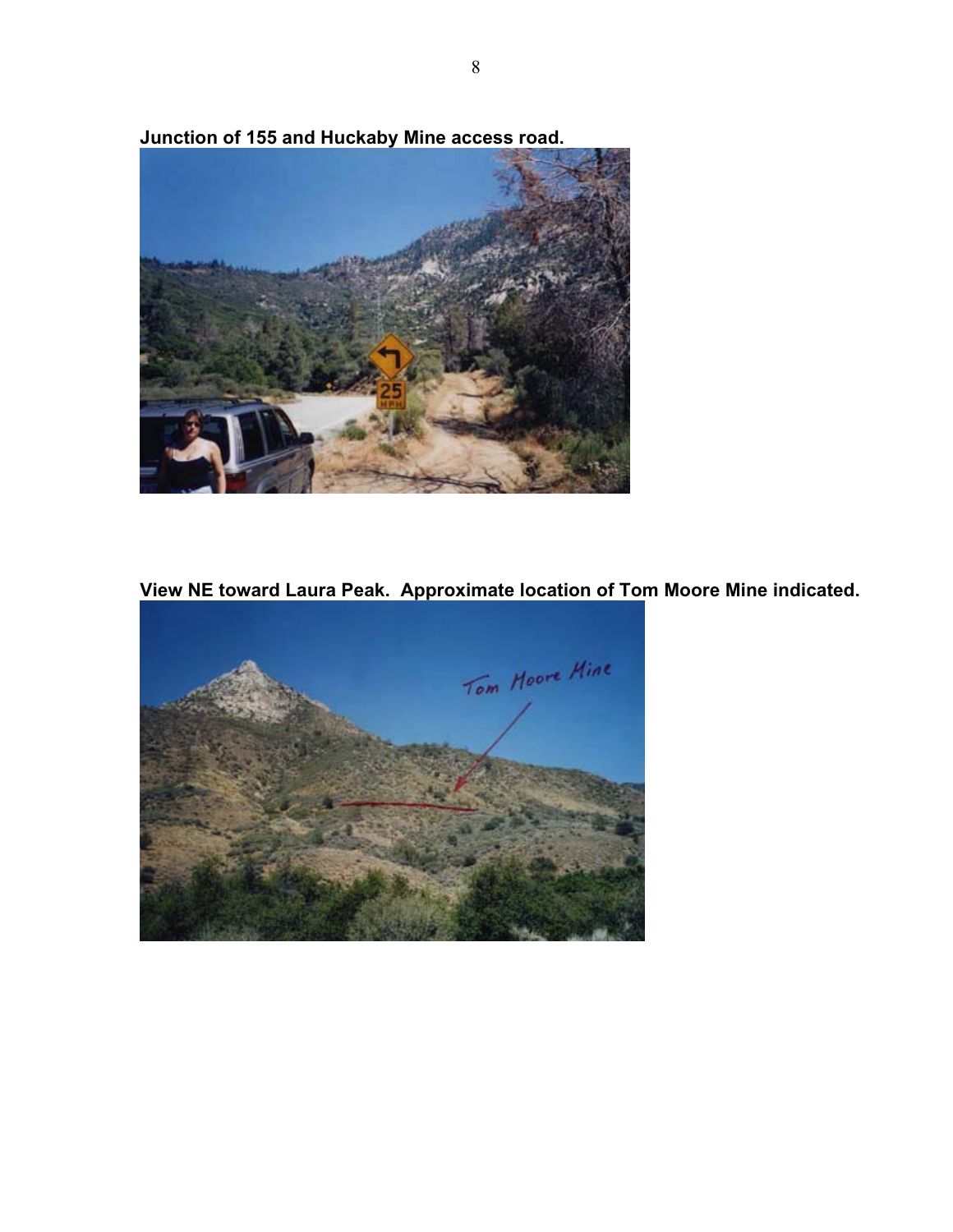

**Lynnet in front of the Huckaby Mine adit.**